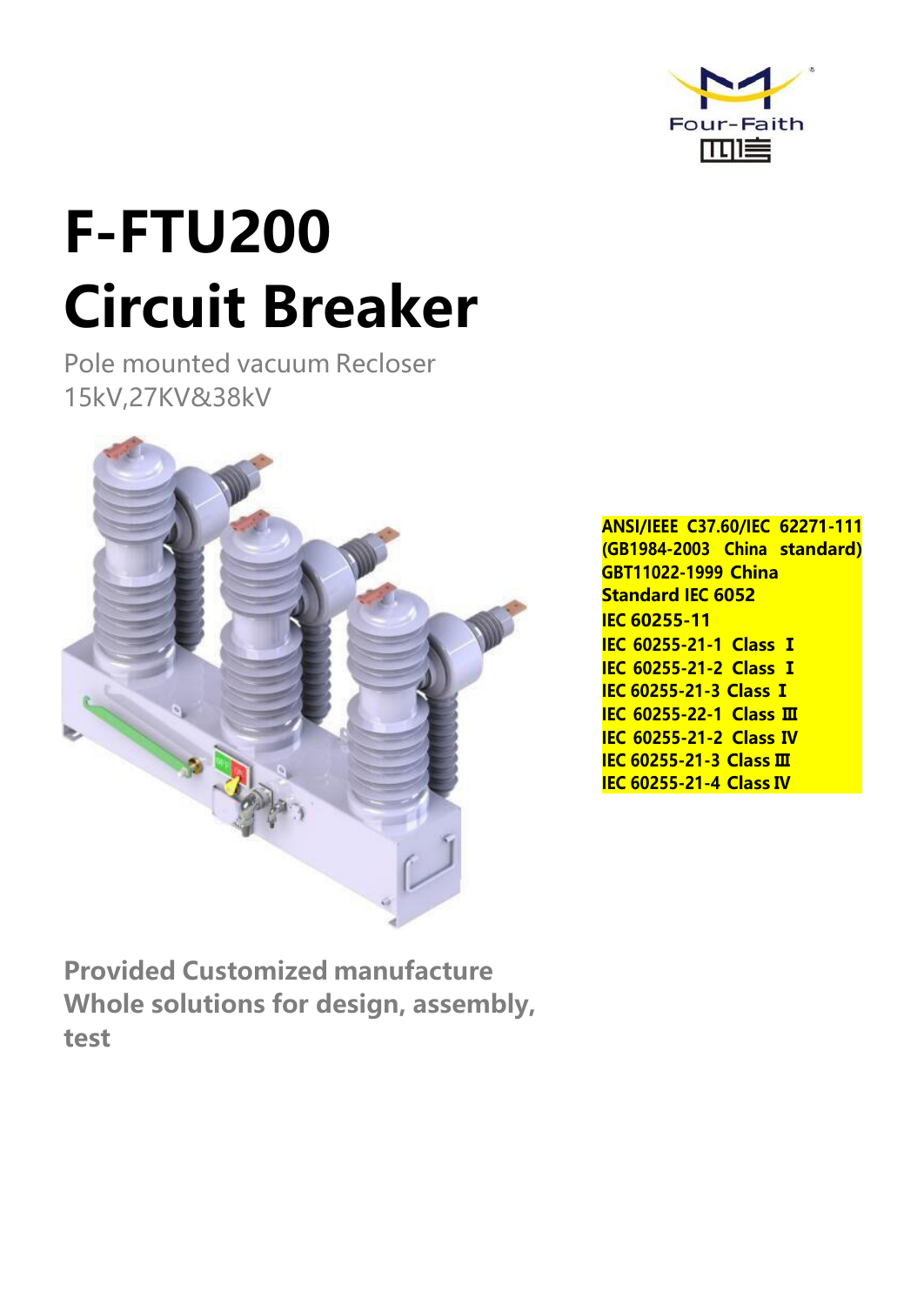### ● **Summary**

Four-faith Smart Power strives to bring our customers the latest technology and competitive pricing and best service for distribution automatic.

The F-FTU200 series automatic circuit reclosers can use on overhead distribution lines as well as distribution substation applications for all voltage classes 11kV up to 38kV at 50/60Hz power system. and it's rated current can reach 1250A.

The F-FTU200 series automatic circuit reclosers integrates the functions of control, protection,

measurement, communication, fault detection, on-line monitoring of closing or opening.

#### ● **Service environment**

1.Air temperature: Maximum temperature: +85℃; Minimumtemperature:-45℃

2.Humidity: Monthly average humidity 95%; Daily average humidity 90% .

3.Altitude above sea level: Maximum installation altitude: 2500m or more higher.

4.Ambient air not apparently polluted by corrosive and flammable gas, vapor etc.

5.Summer barometric 84.7Kpa(635mmHg) Winter barometric 85.6Kpa(642mmHg) Max wind speed 34m/s

6. Humidity of 13mg and Vapour Pressure 17mm/Hg. No frequent violent shake.

#### ●**Offering**

With optional classes for rated current range:

For 11/15kV, with 630A, 20kA Breaking capacity. 800A, 20kA capacity, and 1250A, 20kA.

For 27kV, with 630A, 20kA Breaking capacity. 800A, 16kA capacity, and 1250A, 25kA.

For 38kV, with 800A, 20kA, And expanding 1250A, .25kA F-FTU20038M

type. With optional classes for installation styles:

Single phase, vacuum recloser and Three phase, vacuum recloser.

With optional relay protection curves for user choice:

Instantaneous over-current protection.

Timing over-current protection.

Negative sequence over-current protection.

Directional over-current protection(\*).

Over-voltage protection./Under voltage protection.

More relay functions can be customized.

With optional choice by locally or remotely.

With optional communication protocols  $& I/O$  port for user choice:

RS-232 and RS-485 ports supporting.

DNP3.0 communication protocol support(\*).

Modbus communication protocol is optional(\*).

IEC 60870-5-101 communication protocolsupport.

IEC 60870-5-104 communication protocolsupport.(\*).

The recloser can communicate through GPRS(Or GSM) modem with Englishor Chinese language (\*). With optional functions for user.

Rated currents, System phase current.

Rated voltages, System phase voltage& secondary low voltage power supply voltage. Frequency, power(kWh), reactive power(kV arh), power factor.

With optional reclosing interval for user pre-program:

Reclosing times setting support.

Dead time setting support.





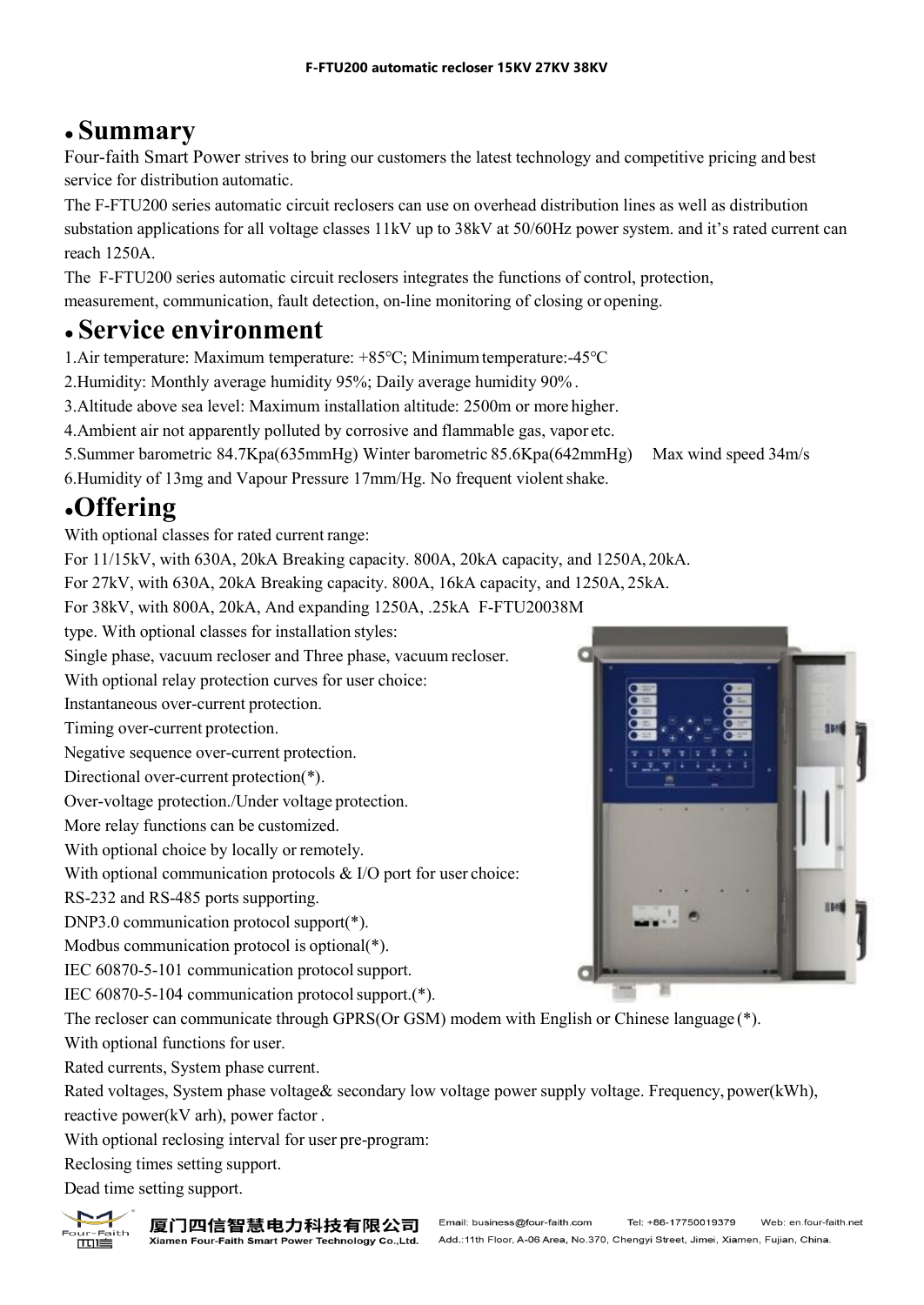#### **F-FTU200 automatic recloser 15KV 27KV 38KV**

With events recording function:

SOE 1000 operations record.

Fault record and normal operation record.

Note: (\*) mean should customized by manufacturer if needed.

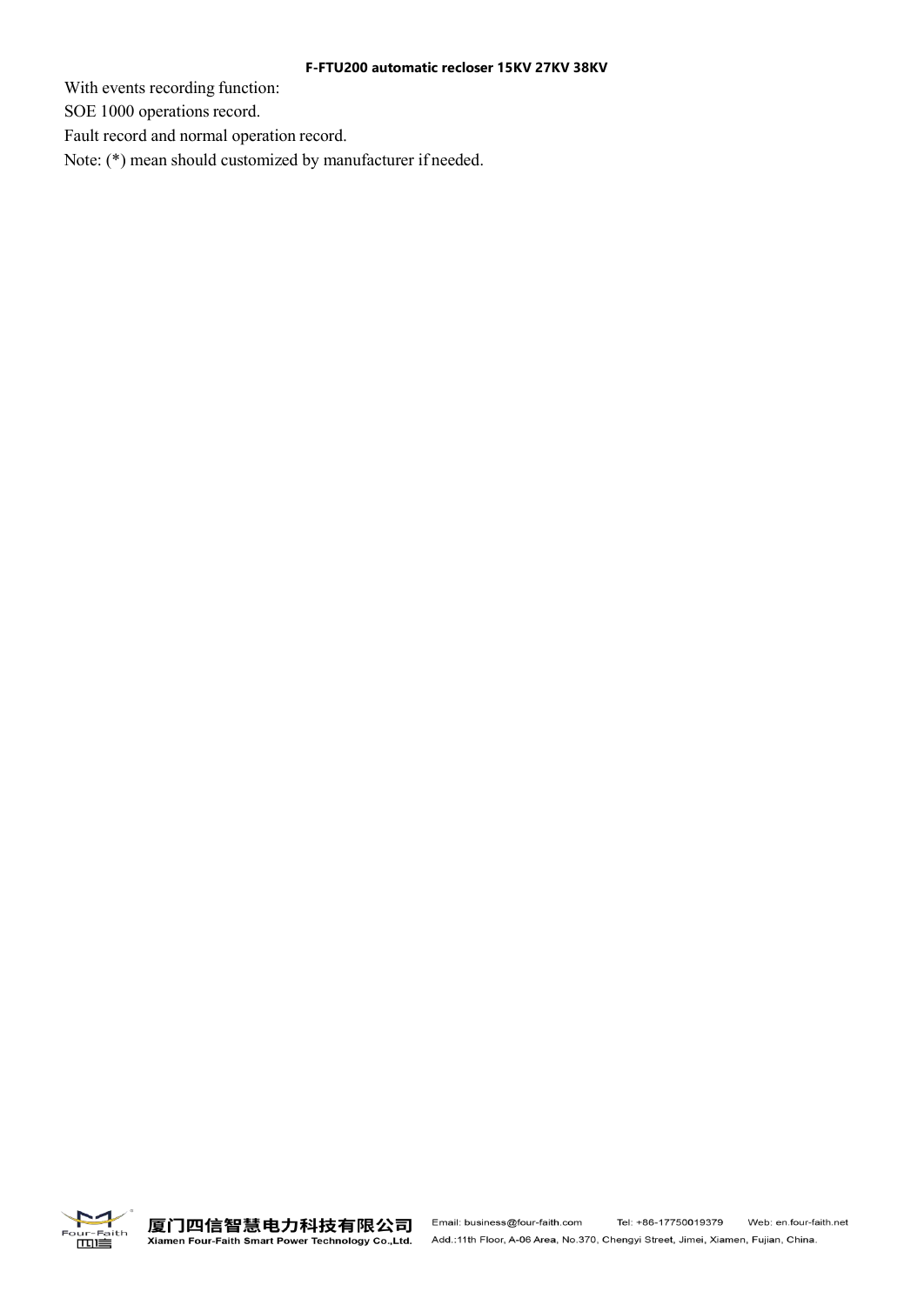#### ● **Recloser feature**

a)Outline of recloser:

The F-FTU200 series vacuum recloser is mainly combined with integration terminal, current transformer,

permanent magnetic actuator and it's recloser controller.

b)The recloser tank feature:

The Vacuum recloser tanks are manufactured from 304# grade stainless steel and are powder coated a light grey colour.

Whole recloser IP65 protection class, equipped with a auxiliary plug to connect with recloser controller by control cable, Diameter Max22mm, 6 M length (8M forspecial).

It's can performance serve more than 20 years long term under heavy dutycircumstance.

#### ● **Creepage Distances of F-FTU200**

| r<br>ription                                            | .110kV<br>RI<br>$\overline{\mathbf{u}}$<br>ֿאר | 50kV<br>25 <sub>i</sub><br>RI<br>7kV | 200kV<br>38k<br>70<br>Bl<br> |
|---------------------------------------------------------|------------------------------------------------|--------------------------------------|------------------------------|
| $\mathbf{r}$<br>l creenage<br>terminal<br>mınal<br>-1.0 | $600$ mm                                       | mn                                   | 50mm                         |

#### $\cdot$  Main new advantages of F-FTU200

High reliable manual opening device



Visible ON/OFF indicator IP64 class waterproof plug connector

F-FTU200 Supply special design manual closing device technology with own patent, It applied for normal and abnormal situation closing. It's closing speed(time) comply with IEC62271-111.

This function can offset from magnetic actuator fault which when actuator can't work will cause the major accident.

Primacy incomer terminal (directly connect to interrupter reduce power lost) Current transformer (external modular design easy for quality control and maintenance) Accuracy: ±0.2% Ratio:200/400/800-1 Capacity:2.5VA/5VA Power frequency withstand of 25kV and 70 kV for one minute. Basic insulation level 95 kV and 170 kV



The recloser's vacuum interrupter insert in an epoxy resin solid pole, and external coated with a high reliable, stable material: Fluorocarbon silicone rubber (γ-trifluoro propyl methyl polysiloxane) With excellent electric insulation, weather resistance, ozone, biological inertia, can be stand under the long-term

Internal Voltage sensors incorporated within the vacuum interrupter module Source-side or Load side connections Eliminate external voltage-sensing PTs



厦门四信智慧电力科技有| Xiamen Four-Faith Smart Power Technolo

use in -55 ~ +200 °C.<br>Shielded 4-conductor cable connection Accuracy: ±0.2 % Voltage Sensor Ratio:500/1 or 1000/1

Web: en.four-faith.net Tel: +86-17750019379 ith.com la, No.370, Chengyi Street, Jimei, Xiamen, Fujian, China,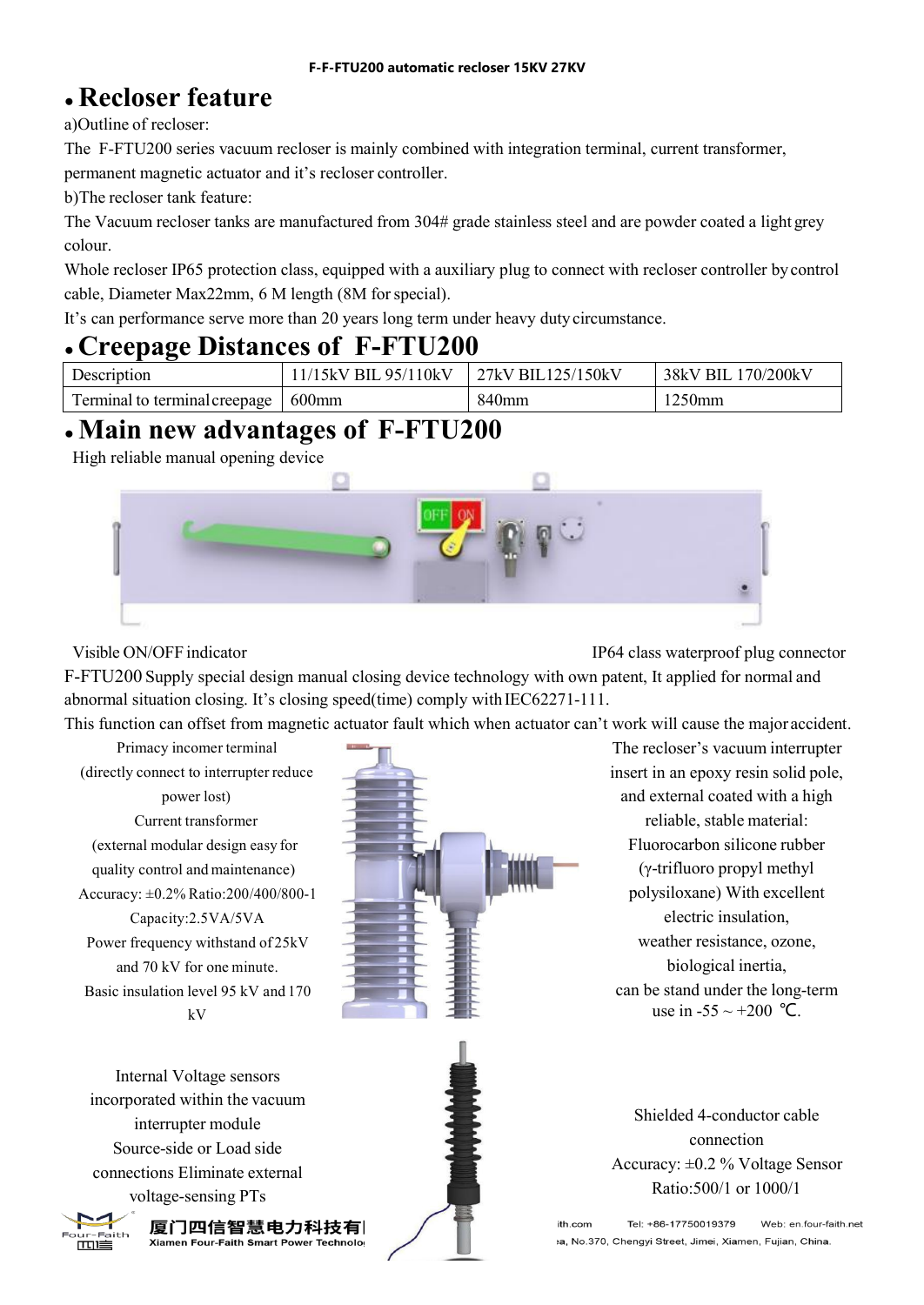#### **F-F-FTU200 automatic recloser 15KV 27KV**

Apply ANSOFT design the high performance magnetic actuator, high reliable and free maintenance. Through 35,000 times opening reverse excitation test, the demagnetization rate less than 1%.

Note:

F-FTU200 supply special patent modular design mono-stable type magnetic actuator with two coils controlling. It's the best design for vacuum circuit breaker.



#### ●**Main technical data**

| N                         | Item                                                 |     | Unit | Data                  |         |         |
|---------------------------|------------------------------------------------------|-----|------|-----------------------|---------|---------|
|                           | Rated voltage                                        |     | kV   | 11/15                 | 27      | 38      |
| 2                         | Rated current                                        |     | A    | 400/630/800/1250      |         |         |
| 3                         | Rated frequency                                      |     | Hz   | 50/60                 |         |         |
| Power frequency 1min<br>4 |                                                      | Dry |      | 55                    | 65      | 95      |
|                           |                                                      | Wet | kV   | 45                    | 55      | 80      |
| 5                         | Lightning impulse withstand voltage(peak)            |     | kV   | 95/110                | 125/165 | 170/200 |
| 6                         | Rated short circuit breaking current                 |     | kA   | 12.5/16/20/25         |         |         |
| 7                         | Rated short current switching current(peak)          |     | kA   | 31.5/40/50/63         |         |         |
| 8                         | Rated peak value withstand current                   |     | kA   | 31.5/40/50/63         |         |         |
| 9                         | 4S short time withstand current                      |     | kA   | 12.5/16/20/25         |         |         |
| 11                        | Rated operating circulate                            |     |      | O-0.5S-CO-2S-CO-5S-CO |         |         |
| 10                        | Breaking current frequency under rated short circuit |     | time | 200                   |         |         |
| 12                        | Mechanism life                                       |     | time | 30000                 |         |         |
| 13                        | Secondary loop 1 min power frequency withstand       |     |      |                       |         |         |

#### ●**Accessories ofF-FTU200**

All above insulating components for BIL 200kV expanding using. Any question please contact with our engineer.



Upper voltage shield 3pcs/set Standard made of T2 copper material, for 630A rated current using. With expanding range.



F-FTU200<sup>®</sup>, China. Provide with best support.

Removable bushing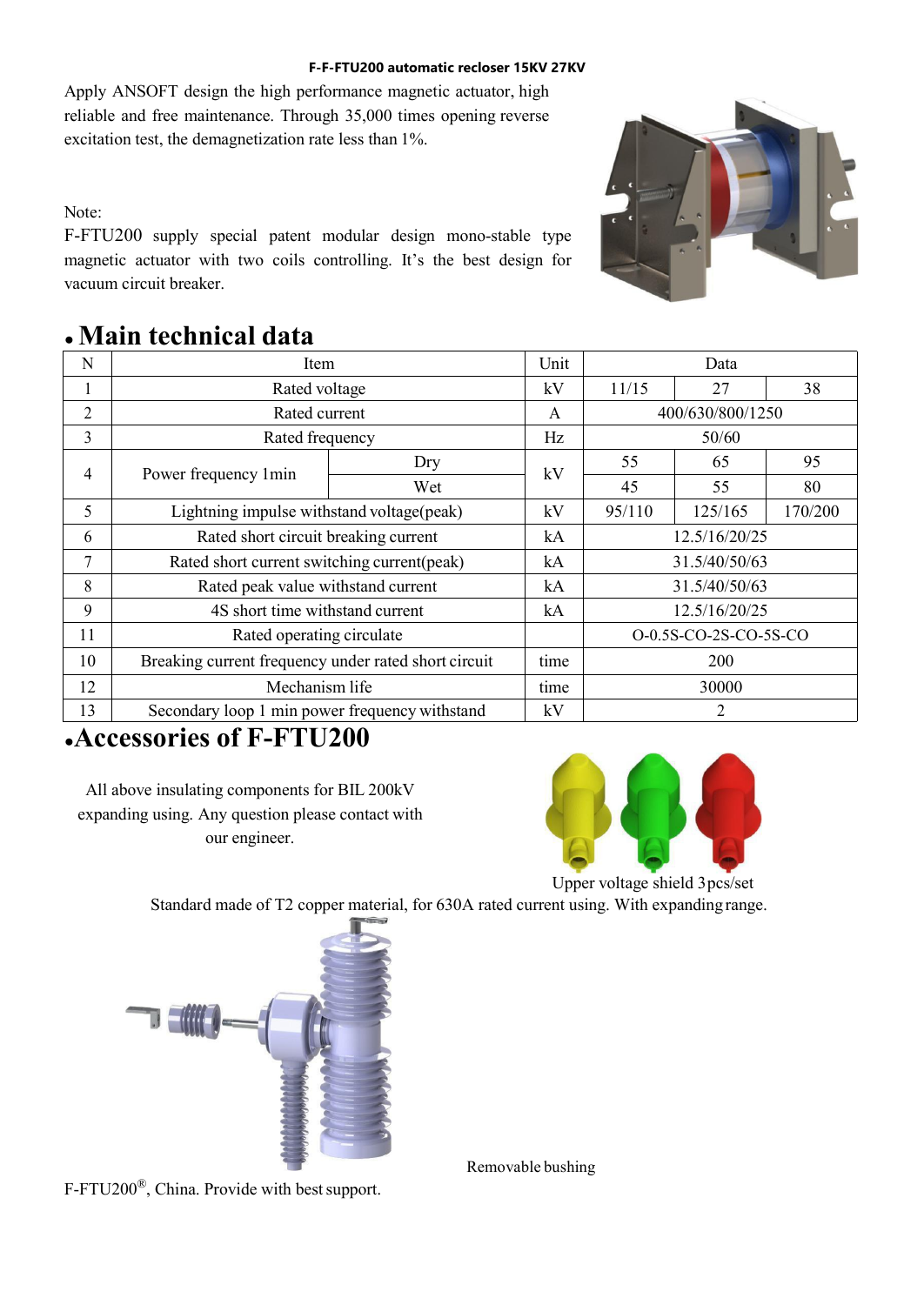# **●Sizes for circuit breaker 11~15kV/630A-16KA**



# ● **Sizes for circuit breaker 27kV/630A-16KA**